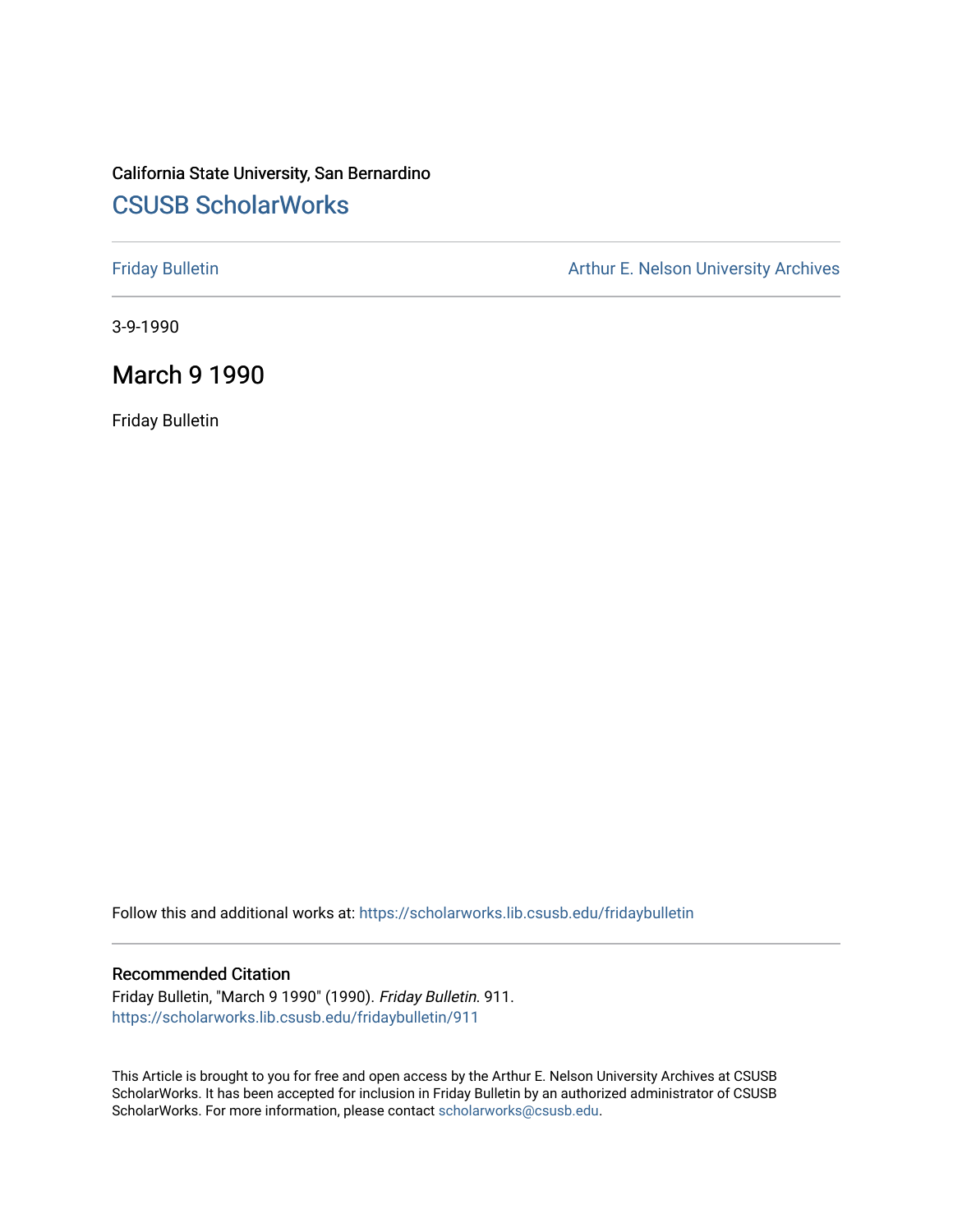

# **June Ballot Measures to Impact CSU System**

The California State University faces serious financial shortfalls if two ballot measures affecting funding for university operations and construction are not approved by voters during this year's elections.

What is Proposition 111? Proposition 111, officially entitled "The Traffic Congestion Relief and Spending Limitation Act of 1990" will appear on the June 5 California ballot. It gives voters the opportunity to amend the state constitution to modify the Gann state spending limit and allows the state to raise the gasoline tax and truck fees to fund highway improvement and mass transit projects.

#### What is the Gann Spending Limit? How Does it Affect the State Budget?

In 1979, voters passed Proposition 4 which set a spending limit for California government based on state population growth and the national consumer price index. Since then, California's booming economic and population growth have far surpassed the state's ability to maintain services and programs under the financial restraints imposed by the Gann limit. In order to maintain today's level of

services, the state budget needs to grow by about 7.7 percent. Under the current formula, state spending can only grow by approximately 6.9 percent.

How Would Prop 111 Affect State Spending? Passage of Proposition 111 will permit the state budget to increase by about 8.7 percent by using a funding formula which more accurately reflects California's growth. This budget increase will parallel the rate at which the state receives revenues.

#### Why Is CSU Interested in This Measure?

To meet the educational needs of California residents, the CSU will need to grow. To support this growth, additional funding will be required. The passage of Proposition 111 will enable the state to provide more money to help the university maintain its commitment to a quality education for California's citizens.

#### How Will Proposition 111 Affect CSU?

CSU estimates that by the year 2005 its student population will grow by an additional 180,000 persons. Even today, the state is unable to fund all of the programs, services and facilities requested by the university to *(Continued on page 2)* 



*BEWARE! "Dracula." portrayed by professional actor Dean Fortunato, arrives on campus tonight for the opening performance of the famous play in the University Theatre. The Count is shown here with Cal State student Edie Scriven. who plays his leading lady Lucy* 

# **"Dracula" Comes to Campus**

A production of the original, 1927 version of the play "Dracula," based on the famous novel by Bram Stoker, opens tonight in the University Theatre. Considered one of the most haunting and sensual versions ever written, the play features Los Angelesbased actor Dean Fortunato in the role of Dracula. Fortunato has appeared in Los Angeles productions of "Romeo and

Juliet," "Danny and the Deep Blue Sea," and has traveled to Israel for a production of the Greek classic, "Medean." His recent television credits include appearances on "China Beach" and "Doogie Howser, M.D."

"1 wanted to go back to school and learn," said Fortunato, explaining why he auditioned for the part, and *(continued on page 2)*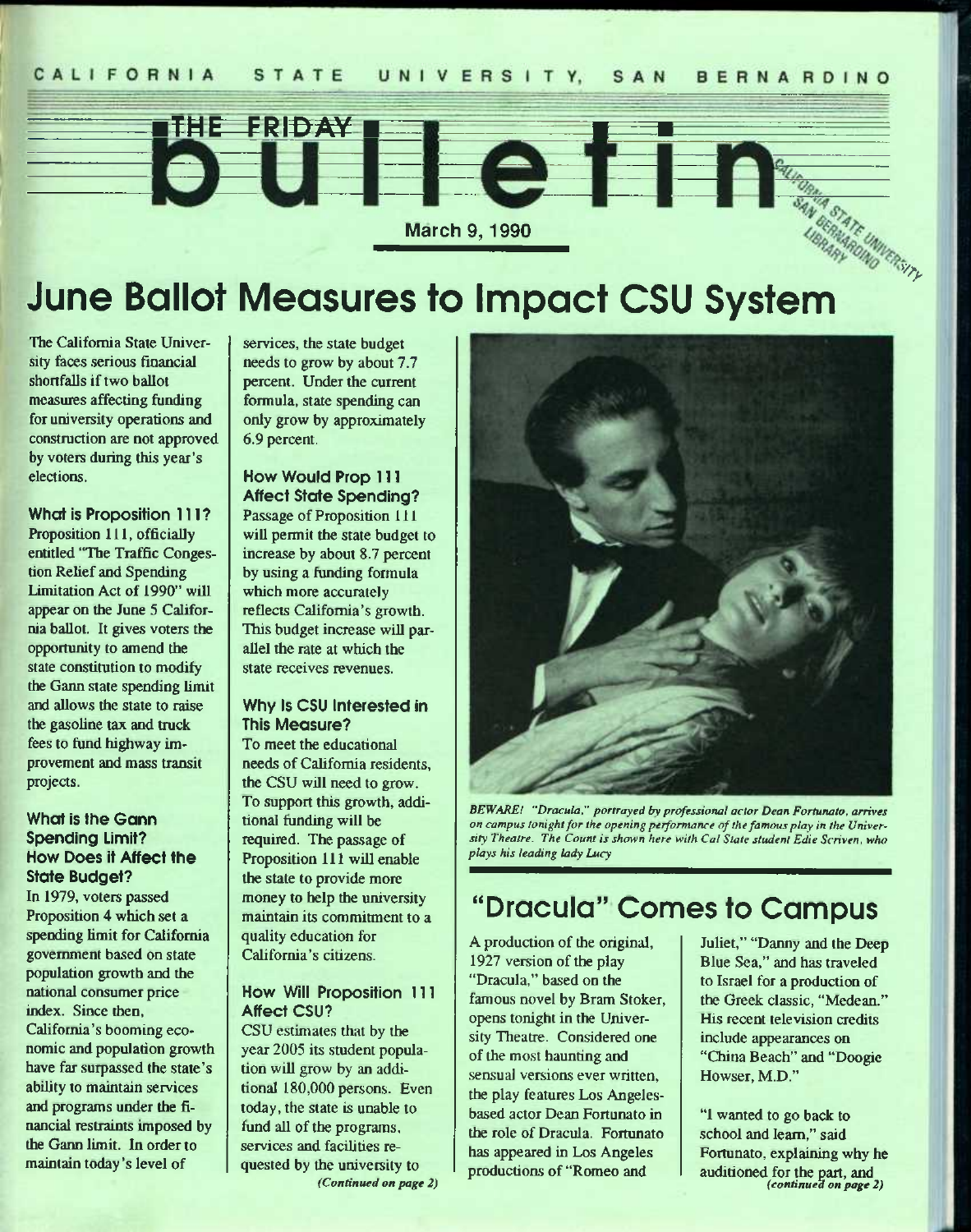# **Ballot Measures (continued from page )**

conduct and improve its educational activities. The university estimates that unless the state spending limit is raised, by the year 2000 the CSU will lose the opportunity to spend nearly \$400 million which would otherwise be available for carrying out instructional programs.

#### How Will Proposition 111 Affect School & Community College Funding?

Under Proposition 98, California public schools and community colleges are guaranteed at least 40 percent of the state budget. The measure also allows that percentage to gradually increase. During the years when revenues exceed the state spending limit, rebates would be required to first go to schools and then to the public. In low revenue years, schools would be exempt from budget cuts. Proposition 111 would ensure that schools and community colleges continue to receive at least 40 percent of the state budget. However, in low revenue years, all state agencies, including schools, would share budget reductions equally.

#### Who Supports Proposition 111?

The CSU Board of Trustees has joined bipartisan leaders and organizations in endorsing Proposition 111. These include: the California Taxpayers Association, the California Chamber of Commerce, the League of California Cities, the California Manufacturers Association, the University of California, the California Community Colleges, Governor George Deukmejian and State Superintendent of Public Instruction Bill Honig. The bill was authored by Senator John Garamendi.

#### What Other Legislative Issue Will Impact CSU?

The Higher Education Facilities Bond Act of 1990 also will appear on the June 5 ballot. Identified as Proposition 121, this measure will place a \$450 million general obligation bond for higher education construction and equipment before the voters. If passed, CSU would receive approximately one-third of the revenue from the bond sales, which would go toward the 1990-91 and 1991-92 capital outlay program. The remaining two-thirds would be divided among the University of California and the community colleges. CSU's current five-year capital outlay budget is projected at \$1.4 billion.

Passage of the bond issue is important to our campus because several planned facilities expansion projects, such as the John M. Pfau Library addition, expansion of the Physical Education Building and construction of the new Visual Arts Building, are contingent upon its success.

#### informational Campaign Underway

In an effort to educate local voters on Proposition 111 and the Higher Education Facilities Bond Act of 1990, a steering committee has been formed on campus and a proposed action plan has been developed. The committee is chaired by Vice President Judith Rymer (University Relations). Within the next three months, the committee will conduct various campus forums to help explain these measures. Information also will be provided in upcoming issues of the Friday Bulletin, the Chronicle and special brochures.

# **Dracula (continued from page 1)**

why he wanted to work with students. "You learn a lot from being an example and teaching. It makes you reevaluate your way of working."

Bringing in professional talent is part of the Theatre Department's effort to create links with the professional world and to expose its students to more experienced actors, said Dr. Robert Yowell (Theatre Arts) who directs the play.

Young actors often don't understand that failure is "good," said Fortunato, who is a graduate of the Goodman School of Drama in Chicago. "It's a discovering process. Every night of rehearsal you need to take a risk and not be safe, And through these failures you are going to find little gems."

"I'm learning a lot about movement," said Edie Scriven, a resident of Grand Terrace and a senior at Cal State. Now in her fifth university theatre production, Scriven plays Lucy, the Count's leading lady. Even though Lucy is fiightened by and

cannot understand why she is having nightmares, "she is charmed by this man (Dracula) and sort of falls under his spell," said Scriven.

"I see Dracula as a very likable character, because of his dark side," said Fortunato. "Dracula has a sense of danger and mystery that draws people."

Evening performances of "Dracula" will be held March 9, 10 and 14-17, with curtain time at 8:15 p.m. A 2 p.m. matinee will be held Sunday, March 18. All performances will be in the University Theatre. Admission is \$6 for adults; \$3 for students with I.D. and senior citizens. Tickets may be purchased in Room 175 of the Creative Arts Building.

Due to the popularity of university theatre productions, it is suggested that tickets be purchased in advance. More information is available from the Theatre Arts Department at Ext. 5876.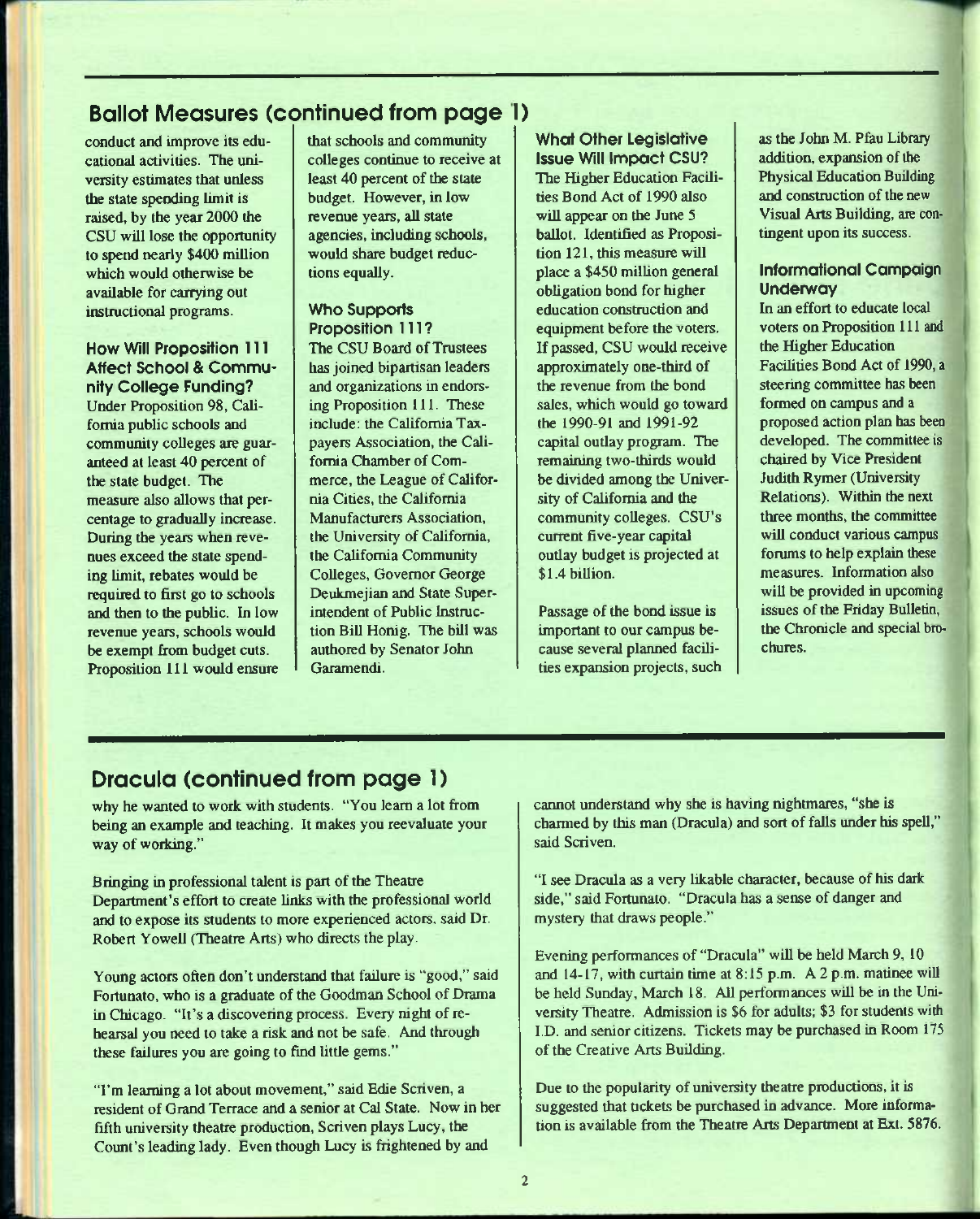# **CSU Announces Administrative Feliows Program for 1990-91**

Nominations are now being sought for participants of the CSU Administrative Fellows Program. Now in its 12th year, the program is designed to strengthen leadership in the CSU administration by identifying and training selected academic, administrative and staff personnel who have demonstrated the potential to assume responsible administrative positions or succeed in positions with greater responsibility. The program is geared especially toward persons with disabilities, women and ethnic minorities to ensure equal opportunities for career development.

Fellows receive full release time from their college schedules and are assigned for the academic year to a host campus. The fellows arc placed with appropriate executives on routine and special projects related to major academic issues. They are introduced to a wide variety of concerns related to academic programs, faculty, research, basic skills and skills assessment, and will work with staff in the Affirmative Action Unit of Faculty and Staff Relations in the Chancellor's Office. Fellows receive briefings from senior members of management, participate in seminars with selected officials and meet key members of the Chancellor's Office.

Nominees for the program must presently hold a regular full-time administrative or staff position within the CSU system or be a tenured or probationary member of the CSU faculty. While prior administrative experience is not required, it is expected that faculty members with an interest in the program will have had related experience by serving on a variety of campus committees.

Dr. J. Cordell Robinson (Academic Personnel) serves as program coordinator for Cal State, San Bernardino. "I'd like to encourage those at the department chair level, associate dean level and staff involved in the early stages of management to apply," stated Robinson. "We have not been successful in the past in attracting a large number of candidates. This year, we would like to promote the program as much as possible and encourage many to apply."

Two former administrative fellows speak highly of the program. Dean Beverly Hendricks (Humanities) participated in the program at Cal State, Long Beach during the 1981-82 academic year. "The program allows you to observe administrators at work first hand. It's geared to those who have a clear plan for career advancement in higher education administration," she said. "It gave me many kinds of experiences I needed, including the incentive to move forward in an administrative career. It's a tough year with many challenges, but it's a wonderful chance to test your mettle to see if you have the right stuff for administrative work."

Dr. Loralee MacPike (Humanities) participated in the program during the 1983-84 academic year here on campus. "I think it's a key experience for anyone who wants to go into administration,"

she said. "I think it is particularly useful for staff because it provides unique training that staff could not get any other way. My advice to fellows is that they work in the academic affairs areas if possible due to the availability of career options."

Both Hendricks and MacPike are willing to share their experiences with those interested in applying for the program. Hendricks may be reached at Ext. 5800. MacPike may be contacted at Ext. 5839.

The application deadline is Friday, April 6. Additional information and application packets are available from Robinson (Academic Personnel) in AD-109, Ext. 5029.

# **Teaching Scholarship Available**

The California Retired Teachers Association, Division 14, has established a one-time, \$650 scholarship for a qualifying CSUSB student entering or continuing course work in elementary or secondary teaching. Entitled the Robert L. McKim Memorial Scholarship, this award is specifically geared to a student currently working as a classified employee of the City of San Bernardino Unified School District. Applicants must be in good academic standing

with a cumulative grade point average of 3.0 or better and enrolled in five or more units per quarter.

Mrs. Mildred McKim serves as president of the California Retired Teachers Association, Division 14. She received an M.A. in secondary education from Cal State in 1979. Interested applicants may apply to the Financial Aid Office. Additional information regarding the scholarship is available from Dr. Juan Gutierrez (Education) at Ext. 5625.

# **Free Physicals Offered**

All faculty, staff and students may receive free physicals on Tuesday, March 13 from 8 a.m. to 2 p.m. in the Health Center. Participants should allow approximately one hour for the examination to be completed. Appointments are necessary. For more information or to schedule an appointment, contact the Nursing Office at Ext. 5380 or the Health Center at Ext. 5241.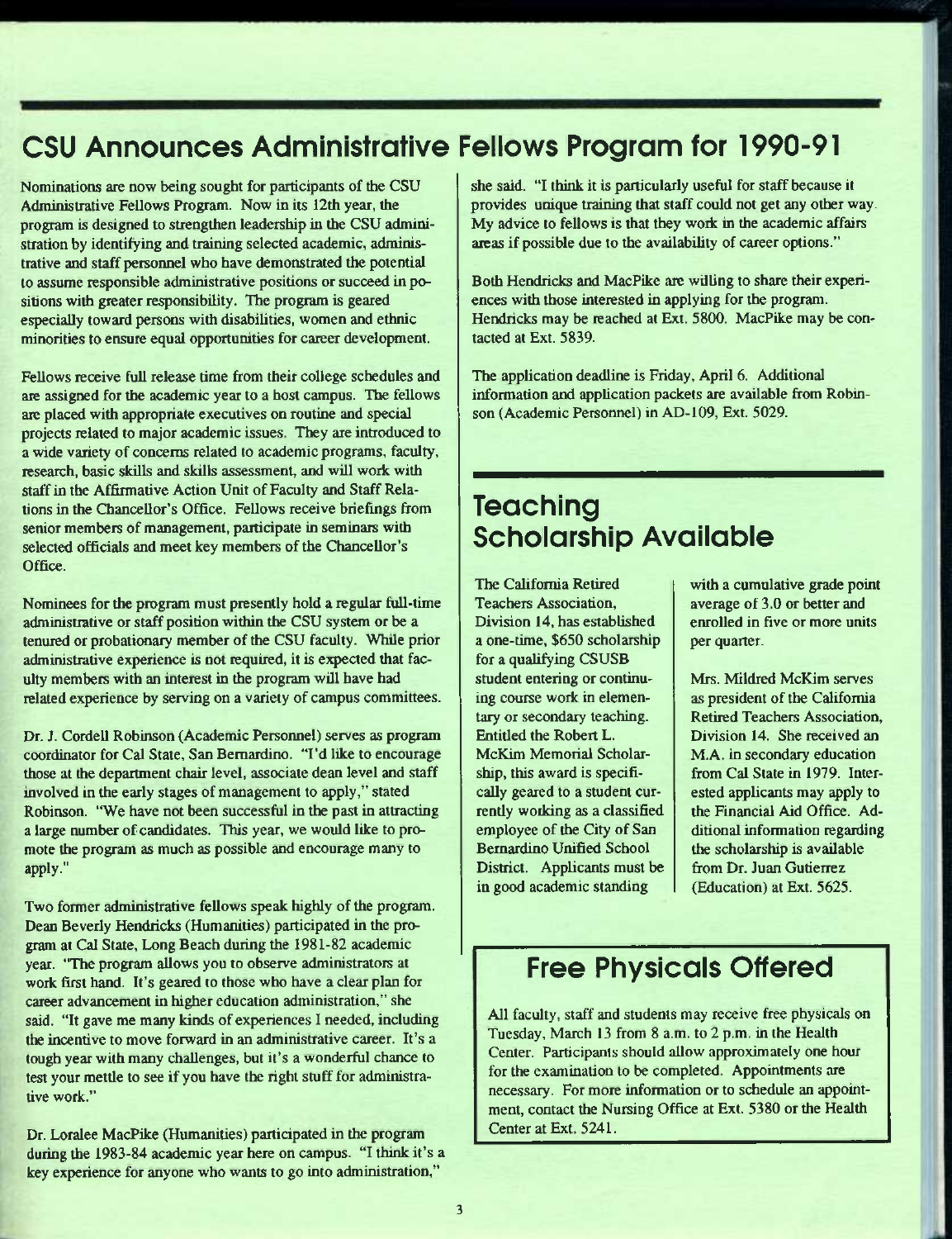# Library Celebration Features Maya Angelou



*World-famous actress, author and ( tvil rights activist Maya Angelou comes to Cal Slate on March 15 in conjunction with the John M. Pfau Library celebration of the addition of the library's SOtl.OOOth volume* 

Renaissance woman Maya Angelou comes to campus on Thursday, March 15, as the John M. Pfau Library celebrates the addition of its 500,000th volume. Festivities begin at 3:30 p.m. with the unveiling of the milestone volume on the first floor of the library.

The John. M. Pfau Library collection began in an office on Mountain View Avenue in San Bernardino in 1963 with fewer than 200 books. In 1965. the library opened on campus in what is now the Student Services Building. In 1971, the library moved to its present location with a collection numbering at about 200,000 volumes.

The campus celebration continues with a speech by Angelou entitled "An Evening with Maya Angelou" beginning at 7:30 p.m. in the university gymnasium. Angelou is a world-famous writer, poet, actress, dancer and singer. She is known particularly for her book "I Know Why the Caged Bird Sings" which won her a National Book Award nomination in 1970. She has been nominated for a Pulitzer Prize, a Tony Award and was an Emmy Award nominee for her role in the television miniseries "Roots"

A long-time advocate of civil rights, in the 1960s Angelou served as the northern coordinator for the Southern Christian Leadership Conference at the request of the late Dr. Martin Luther King, Jr.

Advance tickets are required for Angelou's speech. Admission is free to all CSUSB students, faculty, staff. Library Associate members and members of the Alumni Association with a complimentary pass obtained in advance. General admission is \$5 for adults; \$1 for students not attending CSUSB. Tickets and passes are available from the Associated Students Box Office.

A large crowd is expected for Angelou's performance. There are no guaranteed seats after 7:15 p.m. An autograph session will immediately follow her speech.

# **Commencement Correction**

All students graduating in December, 1990 may participate in June commencement exercises. To be eligible, students must file grad checks with the Admissions Office by Tuesday, May 1. This deadline was incorrectly published as Friday, March 9, in the last issue of the Friday Bulletin. For more information, call Ext. 5201

The California State University, San Bernardino Friday Bulletin is published twice monthly. The next issue is scheduled for Friday, March 23. Items for publication should be submitted in writing by noon, Friday, March 16 to:

Terrie Jo Snyder, editor Public Affairs Office (AD 104) Ext. 5007 Vol. 24, No. 5

# Lady Coyotes Close Books on Best Season to Date by David Beyer, sports information director

Cal State's women's basketball team saw the curtain come down on what turned out to be a stellar 1989-90 season, losing to the College of St. Thomas 78-49 on Friday, March 2. at the NCAA West Region loumament in Moorehead, MN. The team came back to take the third place game with a 64-53 win over Colorado College the following evening

The Lady Coyotes finished the year with a 24-4 mark., the most wins ever in the history of women's basketball at the university. Cal State also established a new school record for consecutive victories by winning 22 games in a row before the setback to St. Thomas.

These outstanding accomplishments prompted first-year head coach Gary Schwartz to heap praise on his team. "At the

beginning of the year no one expected us to do much of anything," said Schwartz. "But this group would not accept defeat after we dropped a few early games. 1 think the winning attitude and character of the team is evidenced by the 22-game winning streak.

"Sure, we would have liked to win the game against St. Thomas. But they were an outstanding team and very well-coached, not to mention physically gifted. Losing to a team of that caliber is no crime.

"1 am proud of our team and hope that they come to realize just what a fine season they had," concluded Schwartz.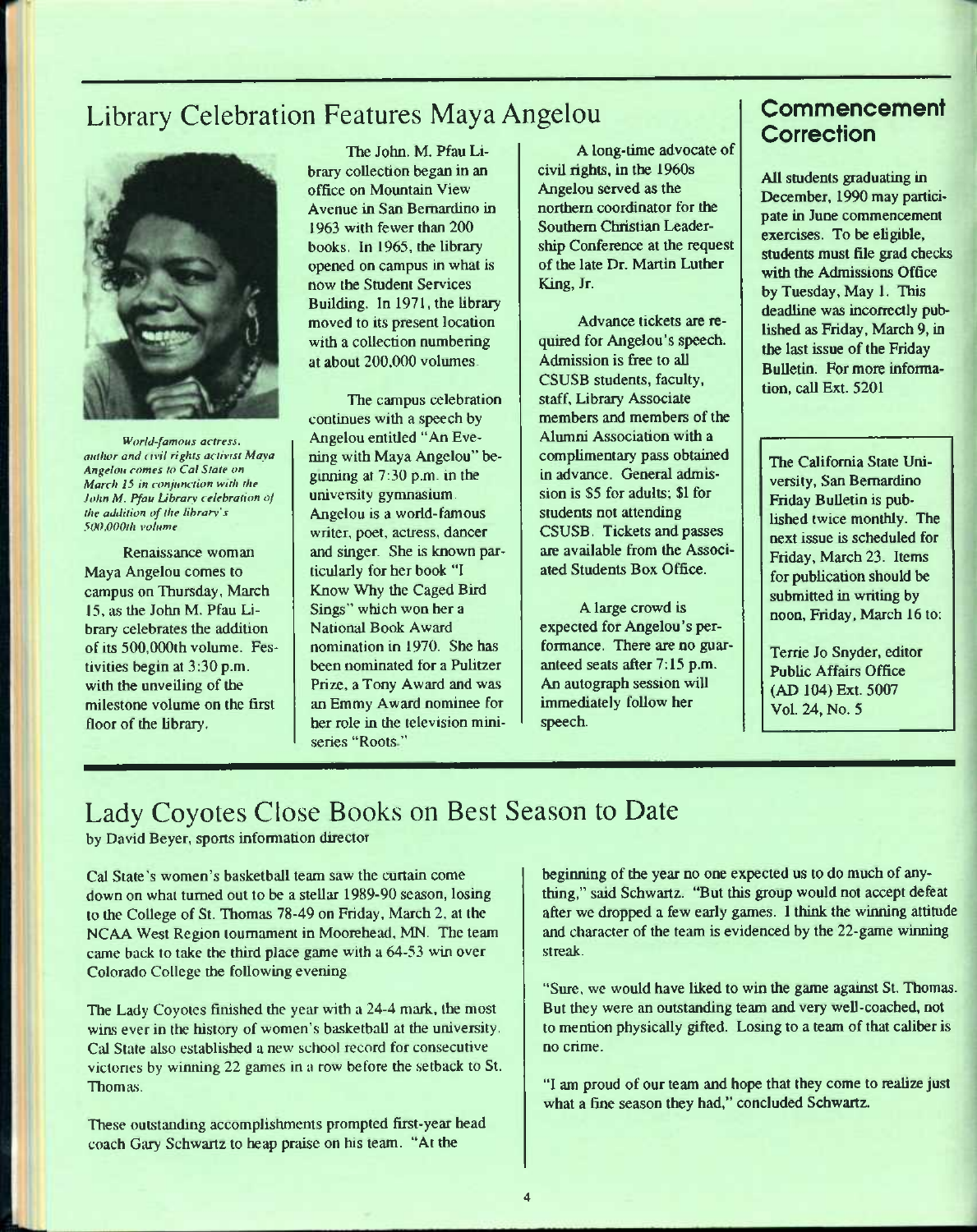# **Annual Luncheon Honors Staff**

The university's annual Staff Recognition Luncheon, honoring over 60 staff members celebrating five-, 10-,15-,20 and 25-year anniversaries with Cal State, was held Wednesday, Feb. 28.

H. Steven Prouty, Jr., (Academic Services) was recognized for 25 years of service to the university. Twenty-year service recipients included: Alma B. Gibson (Housing), Francis L. Lootens (Natural Sciences), Pat F. Maietta (Chemistry), Lawlis T. Pace (Services to Students with Disabilities) and Robert A. Schwabe (Institutional Research).

"I'm touched that so many of you have worked here for so long and have made so many contributions," said President Anthony H. Evans, who served as keynote speaker for the third annual event. "Each of you has made a difference at the university. I congratulate all of you for your splendid efforts here."

In commenting on the rapid growth of the university, Evans said, "Some suggest we are moving a little too fast. We all have a certain nostalgia for the past... it is my hope that we will look ahead confidently to the future. I hope in the days ahead we all acknowledge that a healthy university dwells not on what it was, but on what it will become."

The luncheon was coordinated by the following members of the Staff Training and Development Committee: Jolene Armstrong (Personnel), Cath-



*H. Steven Prouty. Jr.. I Academic Sen'ices). left, receives an award horwring him for 25 years of service with the university from President Anthony H. Evans at this year's annual Staff Recognition Luncheon* 

erine Carlson (Computer Center), Twillea Carthen (Personnel), Randy Harrell (Student Life), Craig Henderson (Student Services), Stephanie Keyes (Personnel), David Neighbours (Computer Center) and Kathy Tremayne (Physical Plant).

#### Revised Library Schedule for Finals & Quarter Break

#### Finals Schedule Monday, March 12 - Saturday, March 24:

| Monday - Thursday            |  |
|------------------------------|--|
| Friday<br>Saturday, March 24 |  |
|                              |  |
| Saturday, March 31           |  |
| Sunday                       |  |
|                              |  |

8 a.m. - 12 midnight 8 a.m. - 5 p.m. 9 a.m. - 1 p.m 9 a.m. - 5 p.m. I p.m. - 12 midnight

Quarter Break Schedule Sunday, March 25 - Sunday, April 1

Monday - Friday Saturday, March 31 Sundays

8 a.m. - 5 p.m. 9 a.m. - I p.m. Closed

# **Free Teleconference Examines Changes in the USSR**

A free teleconference, featuring Dr. James H. Billinglon, librarian of Congress, will explore the many new economic, political and cultural developments occurring throughout the USSR, at 10:30 a.m. Friday, March 23. in Room 87 of the Pfau Library. Entitled "Information, Freedom of Access and Perestroika," the teleconference also will examine current developments in information service in the USSR with attention to such topics as the mass media, the cultural arena and technology. The critical importance of information flow in relationship to the diverse changes sweeping the USSR also will be explored.

Billington is a historian with a special interest in Russian cultural history. Joining him as participating panelists will be: Dr. Peter Gross, professor of communications and information studies, California State University, Chico; Dr. Lazar Fleishman, professor of Slavic languages and literatures, Stanford University; and Frederick Ryan, director of information resources planning and support, California State University, Chico. The presentation will be moderated by Abraham Baily, director of university outreach programs, California Stale University, Chico. The program is being sponsored by the Center for Regional and Continuing Education at Cal State, Chico. For additional information, contact the center at (916) 895-6105.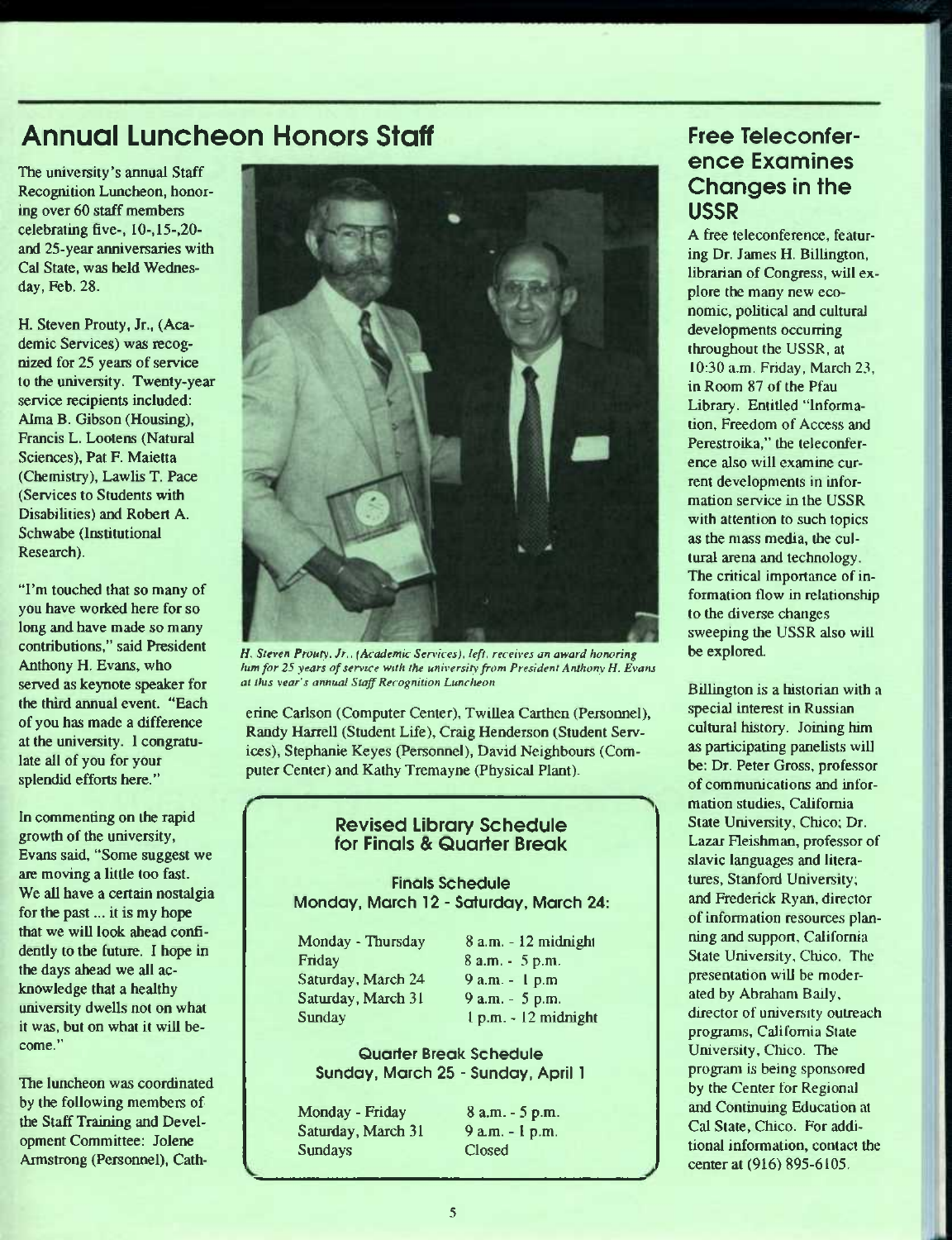# COMMUNITY SERVICE

Dr. Sandra P. Clarkson (Learning Center) has been appointed to serve on the Community Advisory Board for the California Conservation Corps of the Inland Empire Service District. She will assist them in developing an academic skills training program and will help design appropriate computer services for their program.

#### James H. Rupp

(American Culture and Language Program) presented "Language Development through Science for Elementary ESL Children" on Jan. 26 at the Rocky Mountain Regional TESOL (Teachers of English to Speakers of Other Languages) Conference in Phoenix, AZ. He also participated in a panel discussion for the Elementary Interest Section at the conference.

#### Dr. David Stine

(Education) discussed "Building Positive Esteem in the Classroom" to educators in the Fountain Valley area on Jan. 26.

#### Denlse Benton

(Upward Bound), Ed Harrison (Public Safety), Walter Hawkins (Educational Opportunity Program) and Dole West (Personnel) participated in two Cultural Diversity Program presentations at Crafton Hills Community College and San Bernardino Valley College on Feb. 14 and Feb. 21. Participants shared experiences from a career perspective.

#### Dr. Tom Pierce

(Economics) addressed "The Economic Outlook for 1990" at the annual joint meeting of the San Bernardino County and Riverside County chapters of the Estate Planning Council on Feb. 21.

#### Dr. G. Keith Dolon

(Education) discussed "Sports Oddities - Humor in Sports" with members of the American Association of Retired Persons on Feb. 21.

#### Dr. Britt Leatham

(Earth Science/Geology) spoke on "Fossils, Extinction and Evolution" at the Feb. 21 meeting of the Riverside Museum Docents.

Dr. Richard H. Rowland (Geography) presented "Peoples and Cities of the U.S.S.R." with members of the Loma Linda Kiwanis Club on Feb. 22.

#### Zahir Ahmed

(International Student Services) addressed "Targeting International Students for Services" on Feb. 23 at the Southern District Conference of the National Association for Foreign Student Affairs (NAFSA) at Pepperdine University.

#### Johnnie Ann Ralph

(Library) spoke on "San Bernardino City and County History" at the Feb. 28 meeting of the American Association of Retired Persons.

#### Dr. Sandra Kamuslkiri (English) presented "Phillis Wheatley's Poetry" to a class of second grade students at Immanuel Lutheran School on Feb. 28.

# Personnel

#### New Employee, Full-time, permanent

Margaret Dodds-Schumacher **CAIIIA** Physical Planning & Development Ext. 5136, SS-117

#### Promotions

Rosemary Culverhouse CA IIIA **Records** Ext. 3213, SS-107

> Simmie Jones **Groundsworker** Physical Plant Ext. 5166, PP-100

# in Sympathy

The campus community extends sincere sympathy to family, friends and colleagues of Sandra Fredriksen who died in her sleep on Tuesday, Feb. 20. Fredriksen served as a part-time lecturer in the English Department. A Cal State graduate, she received an M.A. in English composition from the university in 1988. During 1983, she served as the student editor for the first issue of the "Pacific Review," a Cal State literary magazine, and continued in that position for the second issue published in 1984. Fredriksen also served as a research assistant in the President's Office during the 1983-84 academic year. She went on to work as an editor and writer at Scripps College.

Fredriksen is survived by her husband, Ron, and two children.

Expressions of sympathy also are extended to Arleen Newton (Bookstore) on the death of her mother, Margaret Butcher, who died at her home on Feb. 28 at age 77. Services were conducted March 7 at the Calvary Chapel in Redlands, CA.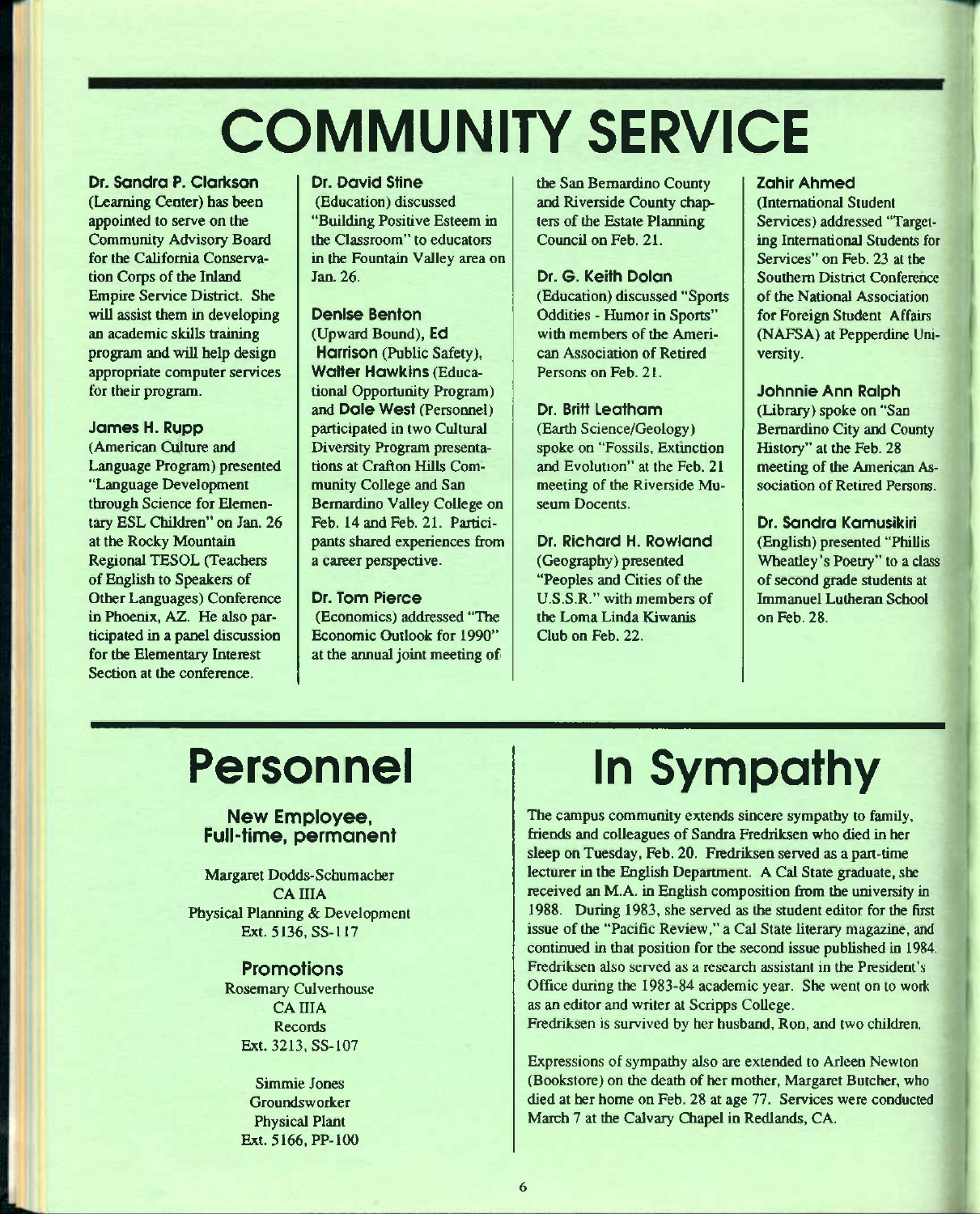# EMPLOYMENT OPPORTUNITIES

Current job vacancies can be seen on Channel 3, the community access channel in San Bernardino. Information also is available on a 24-hour hotline at Ext. 5139, which is updated at 3 p.m., Fridays. Applications will be accepted until 2 p.m. on the dates listed below.

## **Accounting Office:**

Intermediate Account Clerks- \$9.07-\$10.70/hr.; part-time, temporary through June 30. Apply by March 9.

#### **Campuswide** Clerical Positions:

(Current and future openings) Clerical Assistant IIA-\$1607-\$1897/mo.;

Clerical Assistant IIB- \$16U-\$1900/mo; full-time, permanent and ftill-time and part-time, temporary. Open through June 30.

Clerical Assistant IIA-\$9.27-\$10.94/hr.; Clerical Assistant IIB- \$9.29-\$10.96/hr.; temporary. Open continuously.

## Children's Center:

Assistant Teacher- \$5.85-\$6.83/hr.; part-time, temporary through June 15. Open until filled. (not a state position)

Head Teacher- \$8.10-\$9.57/hr.; part-time, temporary through June 15. Open until filled. (not a state position)

Substitute Teachers- \$8.10-\$9.57/hr.; on-caU through June 15. Open until filled. (not a state position)

#### Coochello Valley Center:

Clerical Assistant lA- \$8.64-\$10.15/hr.; part-time, temporary. Open until filled.

#### **Educational Opportunity** Program (EOP): Student Services

Professional II- \$2494-\$2998/mo.; full-time, permanent. Apply by March 16.

#### **Extended** Education:

Clerical Assistant IIIA-\$1801-\$2132/mo.; full-time, temporary through June 30. Open until filled. (Applications to be reviewet March 16).

## Payroll:

Payroll Technician I- \$1686-\$1993/mo.; full-time. permanent. Apply by March 15.

## Physical Plant:

Supervising Building Services Engineer- \$2931-\$3366/mo.; full-time, permanent. Open until filled.

#### Services to Students with Disabilities:

Interpreter/Transliterator I- \$6.47-\$14.90/hr.; Interpreter/Transliterator 11- \$15.50-\$19.71/hr.; on-call through June 30. Open until filled.

## Student Services:

Student Services Professional IIIA-

(Assistant to the Vice President for Student Services) \$27I6-\$3270/mo.; full-time, permanent. Apply by March 16.

# **Candidates to Visit Campus**

finalists in the search to fill the position of dean for the School of Education will visit the campus during the next two weeks. Open forums have been scheduled to provide members of the campus community the opportunity to meet the applicants. Finalists and scheduled forums are as follows:

#### **Candidate**

#### Schedule

Dr. Nicholas Michelli Dean, School of Professional Studies Montclair State College Upper Montclair, NJ

Dr. Donna B. Evans Dean, College of Education Wayne State University Detroit, MI

Friday, March 9 9:30-11:30 a.m Eucalyptus Room, Lower Commons

Tuesday, March 13 8:30-10 a.m. Room 297, Pfau Library

#### **Candidate** Dr. Marcia Mann Assistant Dean for Qinical Education & Special Projects College of Education

University of South Florida Tampa, FL

Dr. Roy Weaver Associate Dean. Teachers College Ball State University Muncie, IN

#### Schedule

Friday, March 16 9:30-11 a.m. Panorama Room, Lower Commons

Thursday, March 22 9:30-11 a.m. Eucalyptus Room, Lower Commons

The fifth finalist. Dr. J. Stephen Hazlett visited the campus on March 5 & 6. He is dean. School of Education, Indiana State University, Tene Haute